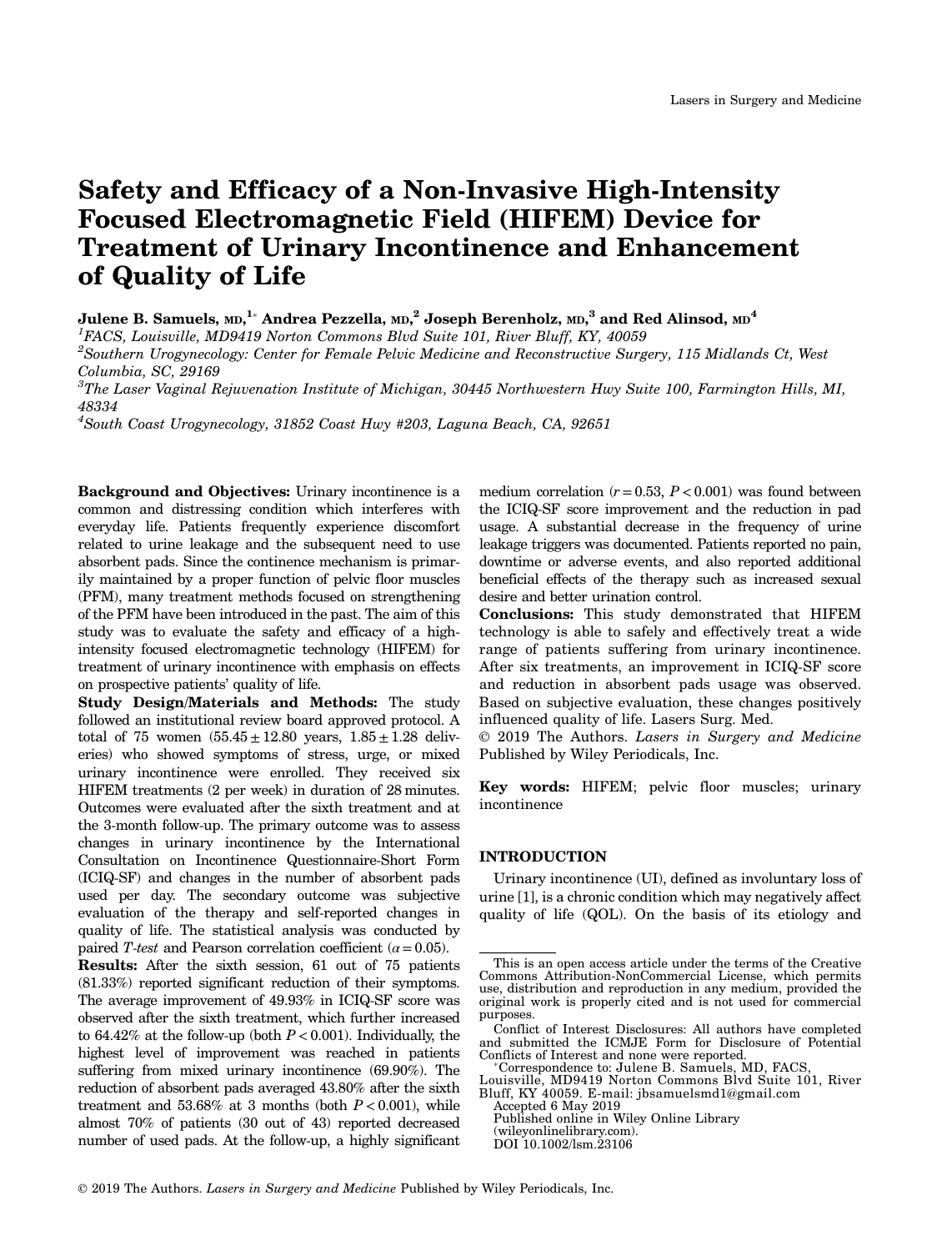pathophysiology it is classified as stress (SUI), urge (UUI), or mixed UI (MUI) [2,3]. According to clinical research performed on large population samples, its prevalence was reported to range between 25 and 45% [4,5] with the maximum prevalence quoted as high as 69% [6]. These studies revealed that severity of UI symptoms increases predominantly with age. In addition, it was found that factors such as higher body mass index [7,8], parity [8], or certain medical comorbidities [9] are also associated with development of UI. In general, the continence mechanism is mainly associated with the pelvic floor muscles (PFM). The pelvic skeletal muscles support the urinary bladder, the urethra and other pelvic organs, and thus maintain the optimal urethral closure pressure that prevents involuntary urine leakage. In the case of PFM weakening, the pressure balance is disrupted, which results in UI [10,11].

Due to the discomfort and inconvenience caused by urinary leakage, incontinent patients are usually forced to change their habits regarding their personal and professional lives, which may result in lowered self‐esteem. Depression and anxiety [12], negative impact on work productivity [13,14] or diminished sexual desire and activity [15,16] are only a few of the possible negative consequences. To deal with urine leakage, patients often use absorbent pads. However, this passive solution does not improve UI symptoms, and despite the advancements in pad composition, there is still a risk of incontinence‐associated dermatitis (IAD), an inflammation of the skin caused by the contact of urine with the perineal or perigenital skin [17].

To increase patient's QOL by reduction of UI severity, many treatment methods addressing the weakened PFM via its (in)voluntary stimulation were introduced in the past. These include Kegel exercise [18], PFM exercise with bio-feedback [19], surface and intravaginal electrotherapy [20] and vaginal cones [21], however all these techniques have limitations. It was estimated that 30–50% of women do not perform PFM exercises properly [22,23], and a common issue with electrical stimulation is the discomfort caused by the electrodes and the risk of vaginal infections [20]. Finally, there has been documented evidence which supports non‐invasive laser therapy as an effective modality for SUI treatment by the thermal action on the vaginal mucosa, resulting in the rejuvenation processes [24–28].

Most recently, the high-intensity focused electromagnetic (HIFEM) stimulation [29] was introduced to address UI problems. HIFEM technology is known for its simulative effects. The electromagnetic field passes in a non‐invasive manner through the neuromuscular tissue where induced electric currents depolarize neuronal cells and initiate action potentials [30]. The high frequency of action potentials then leads to selective and supramaximal muscle contractions. Previous research documented that HIFEM technology is able to affect abdominal [31] as well as pelvic muscles, and that it may be an effective and safe modality in treatment of UI [32,33]. However, further investigation should result in more evidence of how strengthening of PFM by HIFEM reduces UI symptoms and improves QOL.

The aim of this study was to objectively evaluate the efficacy and safety of the BTL EMSELLA device (BTL Industries Inc., Boston, MA) utilizing the HIFEM technology for treatment of UI with emphasis on QOL enhancement.

# MATERIALS AND METHODS

#### Subjects and Ethics

This was a prospective, multi-center, open-label, singlearm study. In total, 75 adult women (mean age  $55.45 \pm 12.80$  years, on average  $1.85 \pm 1.28$  deliveries) who showed signs of SUI, UUI, or MUI urinary incontinence and who expressed an interest in treatment were enrolled (for detailed patient data see Tables 1 and 2). The study was conducted in accordance with ethical standards stated in the Belmont Report and followed the institutional review board approved protocol. At study initiation, patients underwent medical history examination, and a written informed consent was obtained from all participants. Enrolled subjects were required to meet the following inclusion criteria:  $age > 22$  years, weight  $\leq 300$  lb, were medically stable, and reported UI symptoms. The exclusion criteria were: metal implants, a recent surgical procedure, pregnancy, any concurrent treatment of UI and any contraindication listed in the investigational device manual. Additionally, women with childbearing potential underwent a urine pregnancy test prior to their enrollment and were asked to re‐test prior any subsequent exposure.

#### Investigational Device

BTL EMSELLA generates a rapidly changing, high‐ intensity focused electromagnetic field that interacts with the motor neurons and triggers stimulation and toning of PFM. The electromagnetic field is produced by a flat spiral-shaped coil which reaches intensities up to  $2.5$  T. The coil is situated within a seat of a uniquely designed

TABLE 1. Demographic Data of Enrolled Subjects

| Data              | $N(\%)$     |
|-------------------|-------------|
| Age               |             |
| $22 - 29$         | 2(2.67)     |
| $30 - 39$         | 6(8.00)     |
| $40 - 49$         | 14 (18.67)  |
| $50 - 59$         | 22 (29.33)  |
| 60–69             | 21 (28.00)  |
| $70 - 79$         | 8(10.67)    |
| 80-89             | 2(2.67)     |
| Diagnosis         |             |
| SUI               | 37 (49.33)  |
| MUI               | 30(40.00)   |
| UUI               | 8(10.67)    |
| <b>Deliveries</b> |             |
| Vaginal           | 104 (74.82) |
| C-section         | 35(25.18)   |

MUI, mixed urinary incontinence; SUI, stress urinary incontinence; UUI, urge urinary incontinence.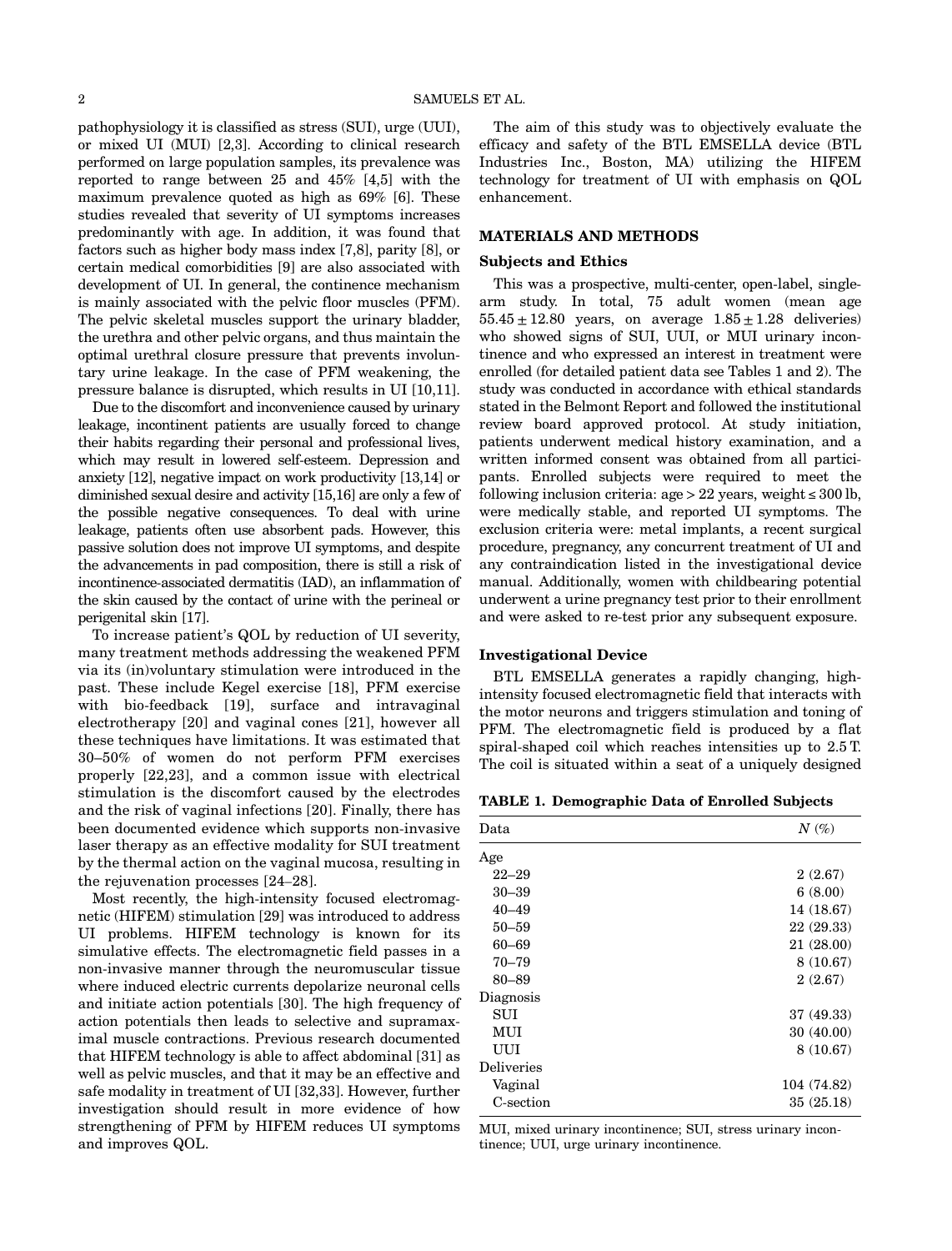| Number of deliveries | Patients |       |  |
|----------------------|----------|-------|--|
|                      | N        | $\%$  |  |
| $\boldsymbol{0}$     | 13       | 17.33 |  |
| $\mathbf{1}$         | 13       | 17.33 |  |
| $\overline{2}$       | 31       | 41.33 |  |
| 3                    | 12       | 16.00 |  |
| 4 or more            | 6        | 8.00  |  |

TABLE 2. Number of Deliveries

chair, externally supplied by the power from the main unit. The electromagnetic energy is directed vertically upward from the center of the seat, while the chair design ensures that the patient's perineum is centered when sitting.

## Treatment Protocol

Subjects received six treatments at a frequency of two sessions per week and were required to complete the 3‐month follow‐up evaluation. Each therapy consisted of a 28‐minute treatment session, during which the patient sits straight in the center of the chair seat. To ensure adequate PFM stimulation, the operator confirmed the patient's chair posture throughout the treatments and adjusted the intensity of stimulus as high as tolerated by patient, usually at 100%. Patients received the treatments at a discounted price to minimize dropouts.

#### Outcomes and Evaluation

The primary outcome was the evaluation of improvement in UI with an emphasis on QOL. To assess a patient's continence, the International Consultation on Incontinence Questionnaire‐Short Form (ICIQ‐SF) was used. The questionnaire consists of three questions designed to quantify the frequency of leakage, the amount of urine leaked, and the level of interference with daily life, with the total score ranging from 0 (no interference) to 21 (severe involuntary urination interfering with the subject's QOL). At least a 50% [34–36] overall improvement in the total score was expected. The fourth ICIQ‐SF question relates to urine leakage triggers and was assessed separately. Subjects were asked to indicate the listed answers that pertained to them, and changes in their answers in time were evaluated. In regard to patient's QOL, the usage of absorbent pads (per 24‐hour cycle) was monitored via a pad usage questionnaire.

The secondary outcome was a voluntary subjective evaluation of the therapy. This also served as feedback for the operator and a subjective evaluation of changes in patient's QOL. The evaluation consisted of the following questions: "What would you praise (+) or reproach (−) regarding the therapy" and "Specify if there were any other positive/negative changes in QOL after the therapy."

The primary outcome data was acquired before the first therapy, after the sixth therapy, and at the 3‐month follow‐up appointment. The subjective evaluation was

performed only at the follow‐up visit. Adverse events (AE) were monitored throughout the entire study. Only subjects who report an AE that is deemed unsafe for continued participation in the study, should be immediately excluded. The observation of side effects in the treated area included evaluation of: muscular pain, temporary muscle spasm, temporary joint or tendon pain, local erythema or skin redness.

# Statistical Analysis

Results were analyzed for statistical significance. The null hypothesis was formulated as: "The treatments caused no difference in patients score." To evaluate the significance of differences caused by the treatments (alternative hypothesis) we used Student's paired  $t$  test and Wilcoxon signed‐rank test for small sample sizes at the significance level  $\alpha = 0.05$ . The sample size of 75 subjects was considered as sufficient for purposes of this single‐arm prospective study to reveal clinically relevant improvement [29,34,35]. Possible association between measured variables was verified by Pearson correlation coefficient ( $\alpha$  = 0.05).

## **RESULTS**

The patient group was composed mostly of menopausal and postmenopausal women as there were approximately only 10% of subjects below the age of 40. Almost 90% of patients suffered from SUI or MUI symptoms. Medical examination revealed there were seven (9.33%) women who had undergone hysterectomy in the past, which was the most common procedure stated during the anamnesis when considering the treatment area. Some patients had received a urethral/bladder sling surgery or vaginal rejuvenation (both  $N=4$ , 5.33%), hernia repair  $(N=2, 1)$ 2.67%), abdominoplasty, removal of ovaries, appendectomy, endometrial ablation, interstitial cystitis surgery, or vaginoplasty (all  $N = 1, 1.33\%$ ).

Generally speaking, after the sixth session, 61 out of 75 patients (81.33%) reported significant improvement of their symptoms. Their average ICIQ‐SF score at baseline was  $10.57 \pm 4.22$  (ranging 2–18) which declined to  $5.33 \pm 3.97$  after six sessions, and further improved to  $4.16 \pm 4.04$  points at the 3-month follow-up. The ICIQ-SF score improvement thus averaged  $49.93\%$   $(P < 0.001)$  after six sessions, and  $64.42\%$   $(P<0.001)$  at the 3 months. At the end of the study, there were 31 (50.82%,  $P = 0.028$ ) patients who further improved at follow‐up compared to immediate post‐treatment evaluation. Zero ICIQ‐SF score was observed in 13 (21.31%) subjects after the sixth session and in 21 (34.43%) subjects at follow-up. Summarization of ICIQ‐SF results is shown in Table 3.

When evaluating ICIQ‐SF score separately according to the symptoms we found that SUI patients reached improvement of  $54.64\%$   $(5.83 \pm 3.62 \text{ points})$  after six treatments and  $66.98\%$   $(6.66 \pm 3.45)$  at 3-month followup. Similarly, the MUI patients showed before‐after difference score of  $52.00\%$   $(5.38 \pm 4.34 \text{ points})$  which further improved to  $69.90\%$   $(6.67 \pm 3.66 \text{ points})$  at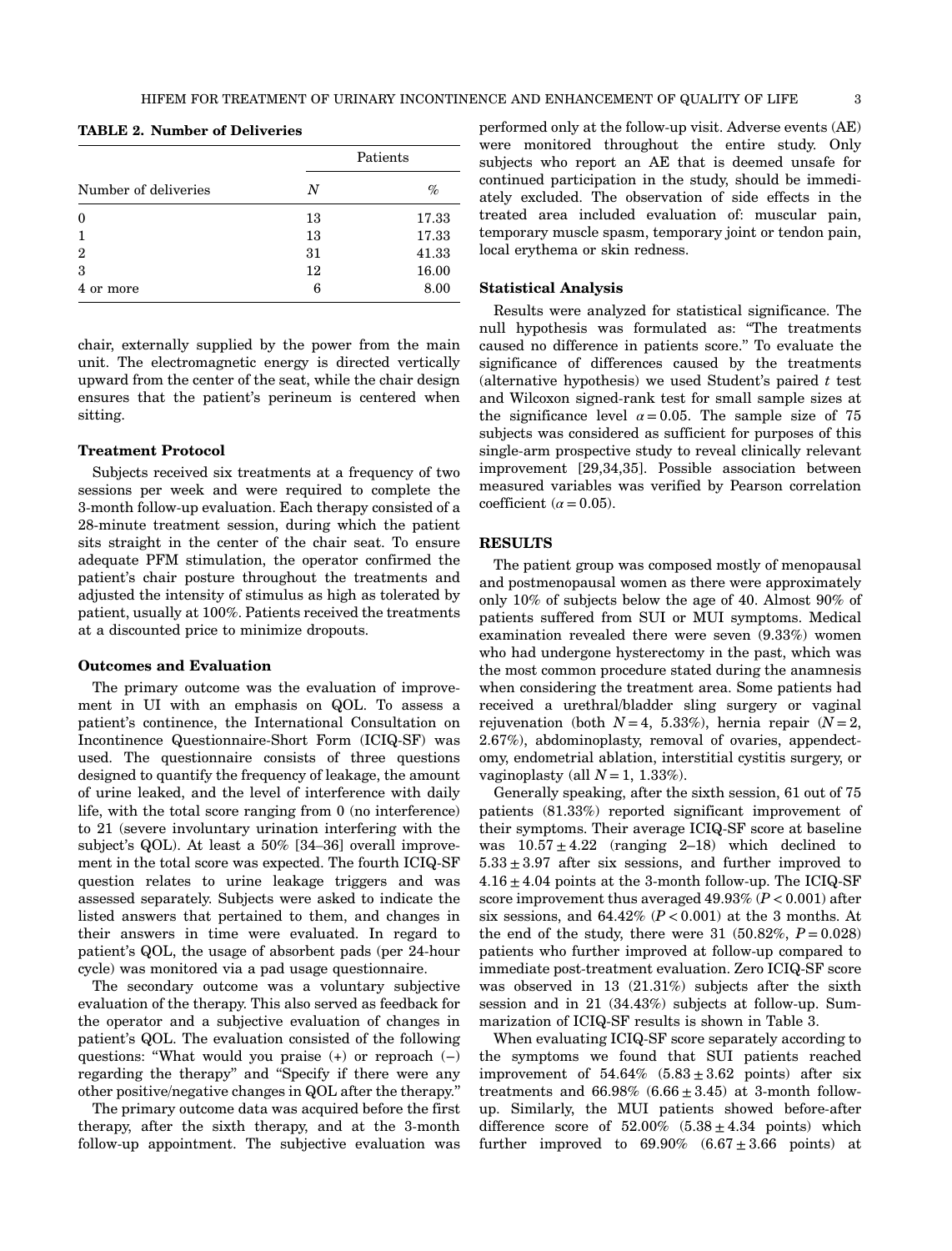| Parameter                            | <b>ICIQ-SF</b>   | P value | Absorbent pads  | P value |
|--------------------------------------|------------------|---------|-----------------|---------|
| Number of evaluated subjects         | 61               |         | 43              |         |
| <b>Baseline</b>                      | $10.57 \pm 4.22$ |         | $2.47 \pm 2.25$ |         |
| After sixth Tx                       | $5.33 \pm 3.97$  |         | $1.35 \pm 1.74$ |         |
| Difference Before & After            | $5.25 \pm 4.02$  | < 0.001 | $1.12 \pm 1.80$ | < 0.001 |
| Average improvement                  | 49.93%           | < 0.001 | 43.80%          | < 0.001 |
| Zero score after sixth $Tx \ (\%)$   | $13(21.31\%)$    |         | 15(34.88%)      |         |
| 3 Months Follow-Up                   | $4.16 + 4.04$    |         | $1.19 + 1.91$   |         |
| Difference Before &                  | $6.41 \pm 3.75$  | <0.001  | $1.28 + 1.83$   | < 0.001 |
| Follow-Up                            |                  |         |                 |         |
| Average improvement                  | 64.42%           | < 0.001 | 53.68%          | < 0.001 |
| Zero score after<br>Follow-Up $(\%)$ | 21(34.43%)       |         | 19(44.19%)      |         |

TABLE 3. Summarization of ICIQ‐SF and Pad Usage Data

ICIQ‐SF, International Consultation on Incontinence Questionnaire‐Short Form.

follow‐up. Results of both SUI and MUI patient group were highly statistically significant  $(P < 0.001)$ . The patients who experienced UUI symptoms initially do not respond to the treatments well; as they reported mild yet significant improvement of  $26.54\%$   $(4.00 \pm 4.74 \text{ points};$  $P < 0.05$ ) after the sixth treatment. However, at the followup examination, they showed a substantially greater level of improvement, reaching  $54.11\%$   $(7.00 \pm 5.24)$ points,  $P < 0.05$ ).

According to the baseline evaluation, patients most frequently reported they had been experiencing leakage about one time per day. At the 3‐month follow‐up, most of them mentioned that leakage occurred only about once a week or less. A similar shift was observed when evaluating interference of UI with everyday life. Patients in general improved from "moderate interference" (median score 5 out of 10) to "almost no interference" (median score 1 out of 10) at the 3‐month follow‐up.

Initially, there were 43 patients who had been using one or more absorbent pads per day, with the average number of used pads  $2.47 \pm 2.25$  daily. After the sixth treatment, a significant improvement of  $43.80\%$  ( $P < 0.001$ ) was observed as the average number of used pads decreased to  $1.35 \pm 1.74$  per day. Similarly, to ICIQ-SF evaluation, the improvement at the follow-up was even more significant as the average pad usage further decreased to  $1.19 + 1.91$ per day which resulted in an average  $53.68\%$  ( $P < 0.001$ ) improvement (see Table 3). The therapy course also allowed some patients to completely get rid of pads. After the sixth treatment, 15 (34.88%) subjects reported they were not using pads anymore, and at the 3 months this number increased to 19 (44.19%) subjects. In total, 29 out of 43 patients (67.44%) reported a reduction in used pads after the sixth treatment, and this increased to 30 out of 43 patients (69.77%) at the follow‐up.

A medium, significant and positive correlation  $(r = 0.43)$ .  $P < 0.01$ ) was found between the improvement in ICIQ-SF questionnaire score and the reduction in absorbent pads after the sixth treatment. At the follow‐up this correlation was even more profound  $(r = 0.53, P < 0.001)$ . Any other possible relations such as between age, the number of pads or ICIQ score, and the number of deliveries were found insignificant with weak correlation coefficients  $( $0.30$ ).$ 

Evaluation of urine leakage triggers revealed a gradual improvement. At the follow‐up, 54.05% fewer patients reported leakage before they could reach the restroom, 64.29% fewer patients who experienced leakage while

| TABLE 4. Analysis of Urinary Incontinence (UI) Causes and Frequency of Patients' Answers |  |  |  |
|------------------------------------------------------------------------------------------|--|--|--|
|------------------------------------------------------------------------------------------|--|--|--|

| Question                                                   | Baseline | After sixth Tx (impr. in $%$ ) | 3 Months Follow-Up<br>(impr. in $\%$ ) |
|------------------------------------------------------------|----------|--------------------------------|----------------------------------------|
| Never—urine does not leak                                  | 2        | 11(550.00)                     | 10(500.00)                             |
| Leaks before you can go to the toilet                      | 37       | 26 (29.73)                     | 17(54.05)                              |
| Leaks when you cough or sneeze                             | 54       | 38 (29.63)                     | 32 (40.74)                             |
| Leaks when you are asleep                                  | 14       | 7(50.00)                       | 5(64.29)                               |
| Leaks when you are physically active/exercising            | 45       | 24 (46.67)                     | 19 (57.78)                             |
| Leaks when you have finished urinating and are.<br>dressed | 21       | 10(52.38)                      | 9(57.14)                               |
| Leaks for no obvious reason                                | 14       | 9(35.71)                       | 8 (42.86)                              |
| Leaks all the time                                         | 5        | 3(40.00)                       | 3(40.00)                               |
| Total frequency of answers                                 | 192      | 128 (33.33)                    | 103(46.35)                             |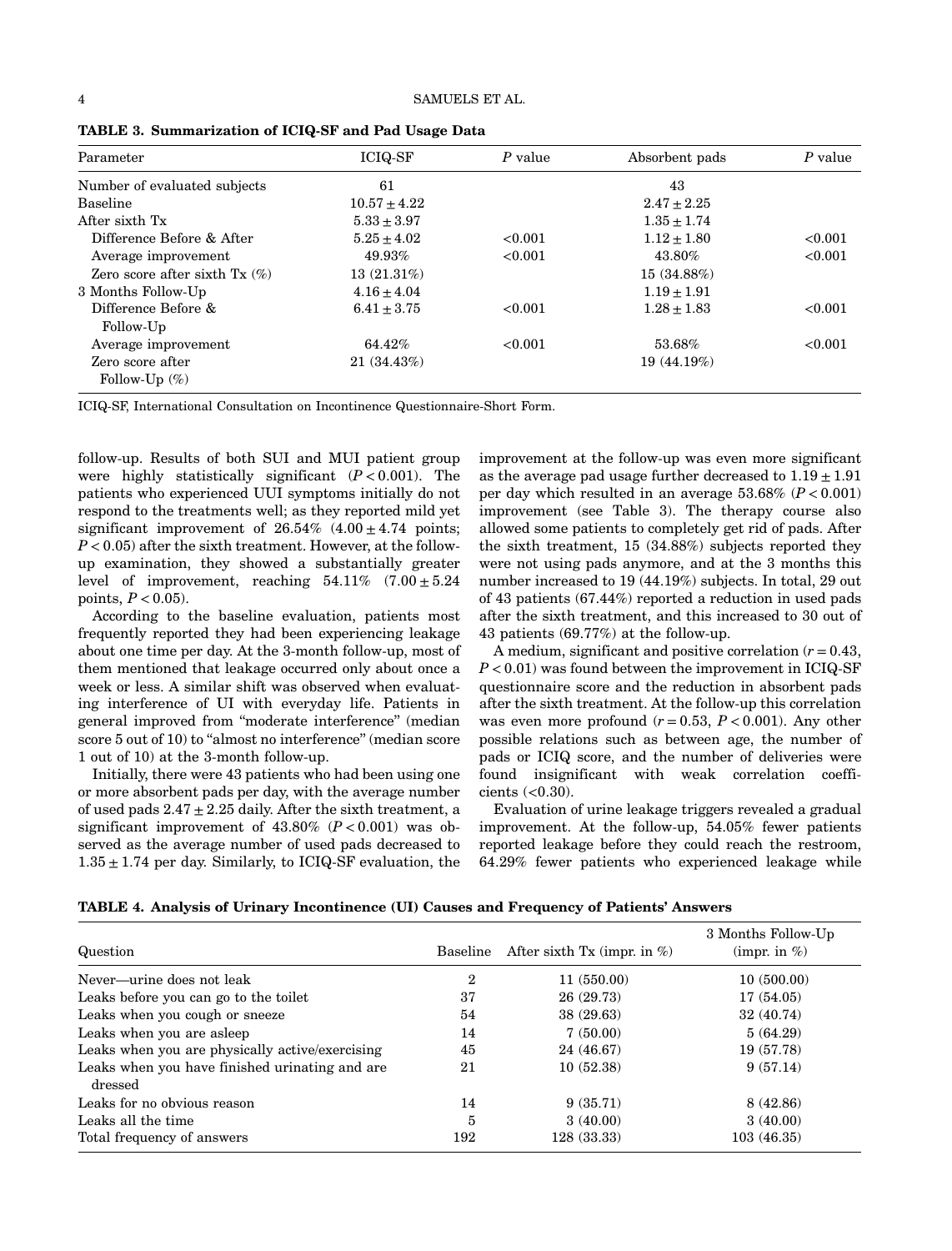asleep, and 57.78% fewer patients who experienced leakage during physical activity/exercise. Detailed results are shown in Table 4.

Patients were satisfied with the therapy and treatment results. We observed no AE related to the treatment and only minor side effects such as "muscle fatigue" were documented. Patients described that the therapy was easy and very tolerable as there was no pain, downtime or negative effects. In total, 43 out of 75 patients answered the voluntary section of the questionnaire focused on their subjective satisfaction with the results. They described beneficial changes in QOL as a response to the treatment mostly as: better control over urination throughout the day and night  $(N = 17)$  a reduced number of pads and incidents of involuntary urination  $(N = 10)$ , a reduced number of visits to the toilet  $(N = 6)$ , much better urine flow  $(N=4)$ , an improved vaginal and pelvic floor tone  $(N=3)$ , increased sexual desire and more intense orgasms  $(N=3)$ .

# DISCUSSION

According to results documented in this study, the PFM training by HIFEM stimulation proved to be effective in treatment of a patient group demonstrating multiple types of UI and differing degrees of severity (ICIQ‐SF scores at baseline ranging from 2 to 18). The improvement in UI severity measured by ICIQ‐SF standardized questionnaire and pad usage questionnaire (showing a medium correlation) was associated with an enhanced QOL according to the patient subjective evaluation. As a result of the treatment, UI interfered less with one's everyday life and/or these symptoms completely disappeared which enabled patients to regain self‐confidence. The statistically significant differences in ICIQ‐SF score at the 3‐month follow‐up implies that results were gradually improving over time. Data describing causes of leakage are also a useful indicator of patients QOL, and as shown in Table 4, we observed a substantial suppression of the urine leakage triggers at the follow‐up when patients indicated fewer responses that applied to them.

It is suggested that PFM training increases the tone of pelvic muscles and causes hypertrophy and strengthening of the muscle fibers. This should lead to elevation of the levator plate and restoration of protective continence mechanisms [37]. To effectively achieve motor and PFM re‐education, hundreds of correctly performed contractions are required. Various training programs have been examined in the past to determine the most effective elements of a training regime [38]. However, when treated subjects perform the exercise, they must be individually educated on the anatomy of the pelvic floor, lower urinary tract and continence mechanism, and also supervised by a skilled physiotherapist. Furthermore, a number of additional education sessions necessitate inclusion, especially in case of individual, self‐monitored exercises in the patient's home [39]. The advantage of the HIFEM technology over such traditional approach is its mechanism of a rapidly changing electromagnetic field which initializes thousands

of supramaximal contractions during one therapy, something that cannot be achieved by any conventional training program. The high intensity and frequency of the stimuli ensure that PFM are targeted properly. Each contraction is then repeated identically while the outcome of regular exercise may be limited by the inability of patients to perform contractions consistently. Moreover, regular exercise is more time‐consuming (multiple studies reported treatment duration of 12 weeks and longer [40]) in comparison to a 3‐week duration for each patient who receives the HIFEM treatments.

Patients' overall improvement by 64.42%, as well as 34.43% of cured subjects (zero score at the follow‐up) is comparable to previously published literature on the effects of electromagnetic stimulation for PFM strengthening [36,41,42], despite the fact that our patients received fewer treatment sessions than in the referenced studies. Our data showed slightly higher level of improvement in SUI ( $N = 37$ ; 66.98%) and MUI ( $N = 30$ ; 69.90%) patients which may be contributed to the limited size of UUI patient group  $(N=8)$ . Additionally, the number of subjects who improved in absorbent pads usage (70%) was similar to what was previously documented by Galloway et al [43]. Our results also correspond to observations from other modalities such as exercising [34] or electrical stimulation [44,45] where the reported improvement usually ranged between 50 and 90%. Nevertheless, exact comparison of various modalities and treatment outcomes throughout the literature is complicated due to utilization of a range of different standardized and non‐standardized methods of UI evaluation, as well as patient self‐ evaluation or QOL assessment. Previous studies also vary in terms of methodology and composition of the patient group which could substantially influence the outcomes and conclusions. It can be assumed that these circumstances are responsible for the diversity of published results [40,46,47].

The therapy was well tolerated, and subjects provided positive feedback about the procedure, its non‐invasive manner and its low‐risk profile. Patients reported additional benefits of the therapy as improvement in sexual satisfaction which was also documented by other authors who investigated effects of electromagnetic stimulation [48].

A limitation of this study was the lack of any control group which received sham treatments, however we believe the statistical significance of our results is sufficient to overcome this limitation. We did not establish a sham treatment group due to the likelihood that patients would be aware they were not receiving a full electromagnetic treatment if they perceived a lowered intensity of stimulus or an otherwise adjusted treatment protocol. Another major limitation was a relatively short follow‐up interval of 3 months. Documented results seem to be promising in terms of the continuing improvement over time, however it would be necessary to follow patients in a future study for 6–12 months in order to establish appropriate re-treatment intervals for maintenance of continence results. Furthermore, the subjective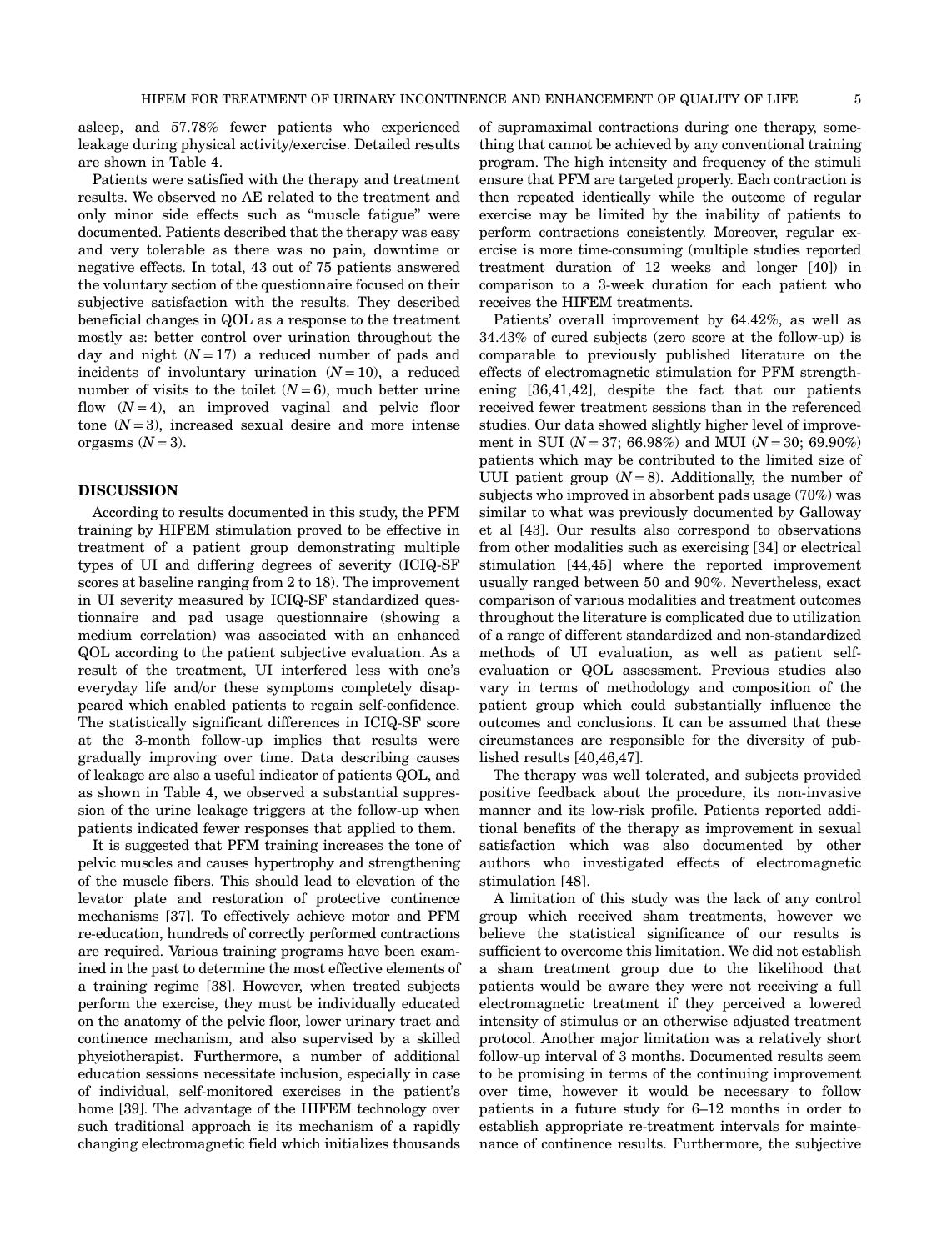evaluation of patient satisfaction should be more comprehensively designed in future studies, as the results obtained by voluntary questionnaire indicate there might be other interesting benefits associated with HIFEM therapy. It would be also beneficial to recruit a greater portion of UUI patients to provide sufficient sample for analysis of treatment outcomes.

## **CONCLUSION**

This study demonstrated that HIFEM technology can safely and effectively treat stress, urge and mixed urinary incontinence by pelvic floor muscle strengthening in a wide demographic of patients. Subjects benefited from a decreased severity of UI symptoms and a reduced usage of absorbent pads which positively influenced their quality of life. On the basis of the subjective evaluation, patients also reported additional effects of the therapy such as a better control of urination as well as an increased sexual satisfaction.

#### REFERENCES

- 1. Abrams P, Cardozo L, Fall M, et al. The standardisation of terminology of lower urinary tract function: Report from the Standardisation Sub‐committee of the International Continence Society. Neurourol Urodyn 2002;21(2):167–178.
- 2. Parsons M, Cardozo L. The classification of urinary incontinence. Rev Gynaecol Pract 2003;3(2):57–64. [https://doi.org/](https://doi.org/10.1016/S1471-7697(03)00051-0) 10.1016/S1471‐[7697\(03\)00051](https://doi.org/10.1016/S1471-7697(03)00051-0)‐0
- 3. Ghaderi F, Oskouei AE. Physiotherapy for women with stress urinary incontinence: A review article. J Phys Ther Sci 2014;26(9):1493–1499.<https://doi.org/10.1589/jpts.26.1493>
- 4. Hannestad YS, Rortveit G, Sandvik H, Hunskaar S. Norwegian EPINCONT study. Epidemiology of Incontinence in the County of Nord‐Trøndelag. A community‐based epidemiological survey of female urinary incontinence: The Norwegian EPINCONT study. Epidemiology of Incontinence in the County of Nord-Trøndelag. J Clin Epidemiol 2000;53(11):1150–1157.
- 5. Melville JL, Katon W, Delaney K, Newton K. Urinary incontinence in US Women: A population‐based study. Arch Intern Med 2005;165(5):537–542. [https://doi.org/10.1001/](https://doi.org/10.1001/archinte.165.5.537) [archinte.165.5.537](https://doi.org/10.1001/archinte.165.5.537)
- 6. Swithinbank LV, Donovan JL, du Heaume JC, et al. Urinary symptoms and incontinence in women: Relationships between occurrence, age, and perceived impact. Br J Gen Pract 1999;49(448):897–900.
- 7. Khullar V, Sexton CC, Thompson CL, Milsom I, Bitoun CE, Coyne KS. The relationship between BMI and urinary incontinence subgroups: Results from EpiLUTS. Neurourol Urodyn 2014;33(4):392–399.<https://doi.org/10.1002/nau.22428>
- 8. Saadia Z. Effect of age, educational status, parity and BMI on development of urinary incontinence—A cross sectional study in Saudi Population. Mater Sociomed 2015;27(4):251–254. [https://doi.org/10.5455/msm.2015.27.251](https://doi.org/10.5455/msm.2015.27.251-254)‐254
- 9. Tannenbaum C, Gray M, Hoffstetter S, Cardozo L. Comorbidities associated with bladder dysfunction: Perspective. Int J Clin Pract 2013;67(2):105–113. [https://doi.org/10.1111/ijcp.](https://doi.org/10.1111/ijcp.12085) [12085](https://doi.org/10.1111/ijcp.12085)
- 10. Wei JT, De Lancey JOL. Functional anatomy of the pelvic floor and lower urinary tract. Clin Obstet Gynecol 2004;47(1):3–17.
- 11. McLean L, Varette K, Gentilcore‐Saulnier E, Harvey M‐A, Baker K, Sauerbrei E. Pelvic floor muscle training in women with stress urinary incontinence causes hypertrophy of the urethral sphincters and reduces bladder neck mobility during coughing. Neurourol Urodyn 2013;32(8):1096–1102. <https://doi.org/10.1002/nau.22343>
- 12. Coyne KS, Kvasz M, Ireland AM, Milsom I, Kopp ZS, Chapple CR. Urinary incontinence and its relationship to mental health and health‐related quality of life in men and women in Sweden, the United Kingdom, and the United

States. Eur Urol 2012;61(1):88–95. [https://doi.org/10.1016/j.](https://doi.org/10.1016/j.eururo.2011.07.049) [eururo.2011.07.049](https://doi.org/10.1016/j.eururo.2011.07.049)

- 13. Sexton CC, Coyne KS, Vats V, Kopp ZS, Irwin DE, Wagner TH. Impact of overactive bladder on work productivity in the United States: Results from EpiLUTS. Am J Manag Care 2009;15(4 Suppl):S98–S107.
- 14. Tang DH, Colayco DC, Khalaf KM, et al. Impact of urinary incontinence on healthcare resource utilization, healthrelated quality of life and productivity in patients with overactive bladder. BJU Int 2014;113(3):484–491. [https://doi.](https://doi.org/10.1111/bju.12505) [org/10.1111/bju.12505](https://doi.org/10.1111/bju.12505)
- 15. Coyne KS, Sexton CC, Thompson C, Kopp ZS, Milsom I, Kaplan SA. The impact of OAB on sexual health in men and women: results from EpiLUTS. J Sex Med 2011;8(6): 1603–1615. [https://doi.org/10.1111/j.1743](https://doi.org/10.1111/j.1743-6109.2011.02250.x)‐6109.2011.02250.x
- 16. Coyne KS, Sexton CC, Irwin DE, Kopp ZS, Kelleher CJ, Milsom I. The impact of overactive bladder, incontinence and other lower urinary tract symptoms on quality of life, work productivity, sexuality and emotional well‐being in men and women: Results from the EPIC study. BJU Int 2008;101(11): 1388–1395. [https://doi.org/10.1111/j.1464](https://doi.org/10.1111/j.1464-410X.2008.07601.x)‐410X.2008.07601.x
- 17. Sugama J, Sanada H, Shigeta Y, Nakagami G, Konya C. Efficacy of an improved absorbent pad on incontinence‐ associated dermatitis in older women: Cluster randomized controlled trial. BMC Geriatr 2012;12:22. [https://doi.org/10.](https://doi.org/10.1186/1471-2318-12-22) [1186/1471](https://doi.org/10.1186/1471-2318-12-22)‐2318‐12‐22
- 18. Park S‐H, Kang C‐B. Effect of Kegel exercises on the management of female stress urinary incontinence: A systematic review of randomized controlled trials. Adv Nurs 2014;2014:1–10.<https://doi.org/10.1155/2014/640262>
- 19. Capelini MV, Riccetto CL, Dambros M, Tamanini JT, Herrmann V, Muller V. Pelvic floor exercises with biofeedback for stress urinary incontinence. Int Braz J Urol 2006;32(4):462–468.
- 20. Correia GN, Pereira VS, Hirakawa HS, Driusso P. Effects of surface and intravaginal electrical stimulation in the treatment of women with stress urinary incontinence: Randomized controlled trial. Eur J Obstet Gynecol Reprod Biol 2014;173:113–118.<https://doi.org/10.1016/j.ejogrb.2013.11.023>
- 21. Haddad JM, Ribeiro RM, Bernardo WM, Abrão MS, Baracat EC. Vaginal cone use in passive and active phases in patients with stress urinary incontinence. Clinics (Sao Paulo) 2011;66(5): 785–791. [https://doi.org/10.1590/S1807](https://doi.org/10.1590/S1807-59322011000500013)‐59322011000500013
- 22. Golmakani N, Zare Z, Khadem N, Shareh H, Shakeri MT. The effect of pelvic floor muscle exercises program on sexual self‐efficacy in primiparous women after delivery. Iran J Nurs Midwifery Res 2015;20(3):347–353.
- 23. Bø K. Pelvic floor muscle strength and response to pelvic floor muscle training for stress urinary incontinence. Neurourol Urodyn 2003;22(7):654–658.<https://doi.org/10.1002/nau.10153>
- 24. Pardo JI, Solà VR, Morales AA. Treatment of female stress urinary incontinence with Erbium‐YAG laser in non‐ablative mode. Eur J Obstet Gynecol Reprod Biol 2016;204:1–4. <https://doi.org/10.1016/j.ejogrb.2016.06.031>
- 25. Fistonić N, Fistonić I, Guštek ŠF, et al. Minimally invasive, non‐ablative Er:YAG laser treatment of stress urinary incontinence in women—A pilot study. Lasers Med Sci 2016;31:635–643. [https://doi.org/10.1007/s10103](https://doi.org/10.1007/s10103-016-1884-0)‐016‐1884‐0
- 26. Fistonić I, Fistonić N. Baseline ICIQ‐UI score, body mass index, age, average birth weight, and perineometry duration as promising predictors of the short‐term efficacy of Er:YAG laser treatment in stress urinary incontinent women: A prospective cohort study. Lasers Surg Med 2018;50(6):636–643. [https://doi.](https://doi.org/10.1002/lsm.22789) [org/10.1002/lsm.22789](https://doi.org/10.1002/lsm.22789)
- 27. Tien Y‐W, Hsiao S‐M, Lee C‐N, Lin H‐H. Effects of laser procedure for female urodynamic stress incontinence on pad weight, urodynamics, and sexual function. Int Urogynecology J 2017;28(3):469–476. [https://doi.org/10.1007/s00192](https://doi.org/10.1007/s00192-016-3129-y)‐016‐3129‐y
- 28. Ogrinc UB, Senčar S, Lenasi H. Novel minimally invasive laser treatment of urinary incontinence in women: Laser treatment of urinary incontinence. Lasers Surg Med 2015; 47(9):689–697.<https://doi.org/10.1002/lsm.22416>
- 29. Lim R, Liong ML, Leong WS, Khan NAK, Yuen KH. Magnetic stimulation for stress urinary incontinence: study protocol for a randomized controlled trial. Trials 2015;16, [https://doi.](https://doi.org/10.1186/s13063-015-0803-1) [org/10.1186/s13063](https://doi.org/10.1186/s13063-015-0803-1)‐015‐0803‐1